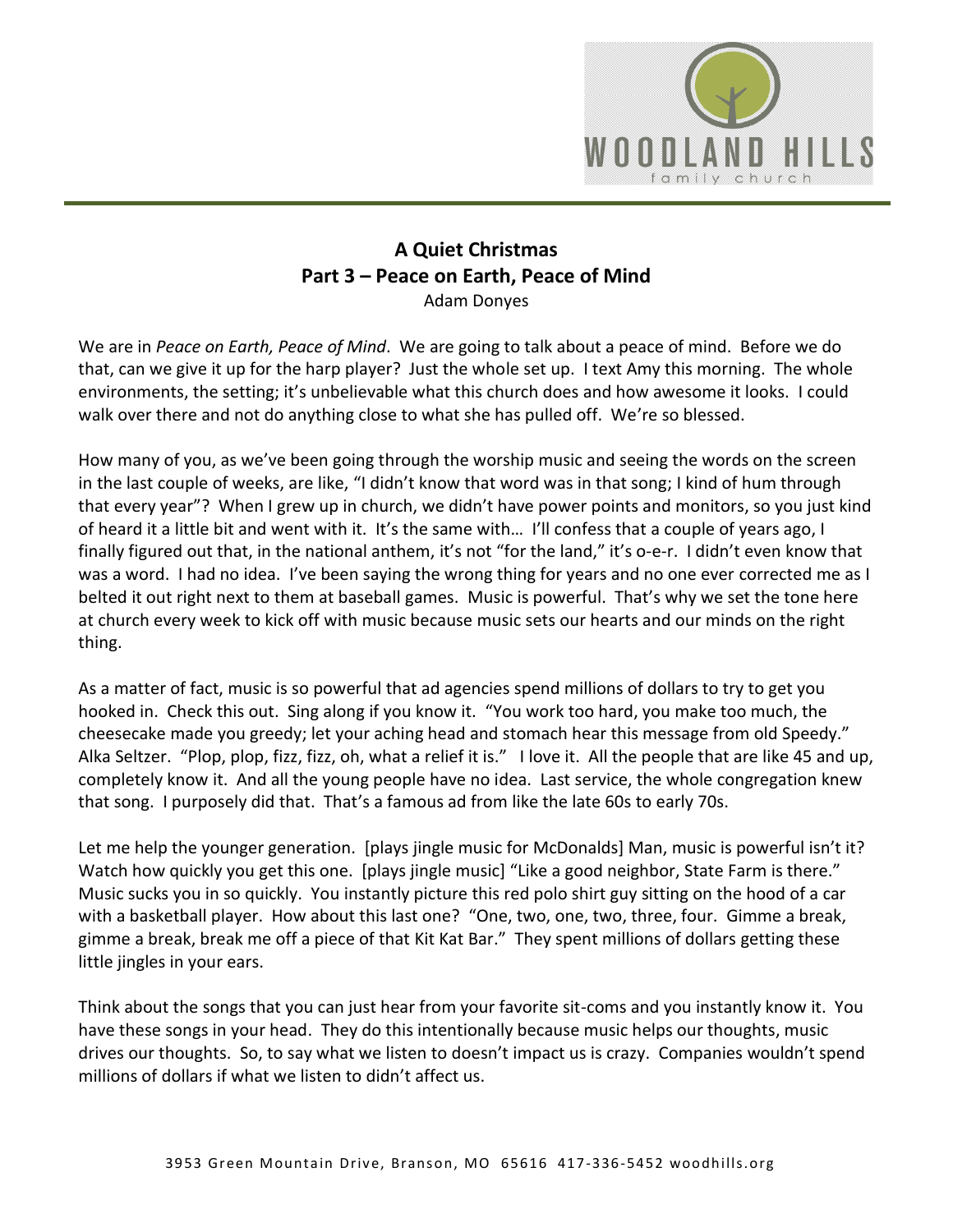Now, I'm not telling you guys you have to listen all Christian music because most of you in here think country music is Christian music… contrary to popular belief. But you know if you play a country song backwards, you're going to get your wife, your dog, and your house back. Music is powerful, so when we talk about peace of mind, we have to start talking about what we're listening to. When you talk about the five senses: touch, smell, sight, sound, taste, **the most two powerful of those senses that drive our thoughts are listening and images, what we look at**.

Yell out the Christmas movie as you see the image*. Home Alone*. That's iconic. Images are so powerful. I can still close my eyes and think about 9/11 and see one tower on fire and another tower in the horizon. I can see it as clear as day. For some of you that are older, you can still see the 1960 image of the flag going on the moon. Or in the 80s, as a child, I remember that Berlin Wall coming down. I can see that image. Images are so powerful. And what we see also drives our thoughts. I told you the most powerful two sense that drive our thoughts are what we listen to and what we see.

How about this movie? *Elf*. Greatest Christmas movie of all time. "You sit on a throne of lies and smell of beef and cheese." It's iconic. Any Christmas movie that has Will Farrell; try to beat it. What about this one? You guys know this one. *A Christmas Story*. "You'll shoot your eye out, kid." How many have already seen it for the season? Holy Sinners! How have you not seen this movie? This is a tradition; you've got to see this. How many are planning to see it before Christmas? It's a classic. How about this one? *It's a Wonderful Life.* "Every time a bell rings, an angel gets it's wings." See that? You see an image… It's crazy how all those things tie together – how what we see, what we lay our eyes on and what we listen to matters.

I did some research and you can do the same research. Look at this menu. So, there's statistical and analytical data that proves that when restaurants put images of food items on their menu, that item increase by 30% or more in sales. "I don't know what I want. I want that." There's an image, I can see an image, I can relate to an image; "I just want that." How many of you are guilty of this? You walk into Chili's and you're like, "I don't know what I want. That looks good; that's what I want." Why do you think, in some restaurants, they come out with the dessert tray? "I know you don't have any room; I just stuffed you with chips and salsa, but here's some dessert for you to look at." That's because eyes drive it, right? Our eyes and our ears actually drive out thoughts, so what we listen to and what we watch actually has a big impact on what we think about during Christmas season. Our eyes and ears drive our thoughts. And marketing agencies spend millions of dollars knowing this impacts you and me.

Job actually knew this. He knew how much his eyes would impact his thoughts. In Job 31, he said, *[1](https://www.studylight.org/desk/?q=job%2031:1&t1=en_niv&sr=1) "I made a covenant with my eyes not to look lustfully at a young woman.* He knew that if he began looking lustfully at a woman, he would begin chasing that woman. He knew that if his eyes started looking at another woman, another man's wife, his thoughts would start going there. He knew it started with his eyes, so he knew if he prevented his eyes from looking at anything he shouldn't look at, it would prevent it from getting in his thoughts, in his quiet mind.

David knew this in Psalm 101. He says, *[3](https://www.studylight.org/desk/?q=ps%20101:3&t1=en_esv&sr=1) I will not set before my eyes anything that is worthless. I hate the work of those who fall away; it shall not cling to me.* I love that visual. I'm not going to put anything vile before my eyes because I don't want it to cling to my mind and my heart. He understood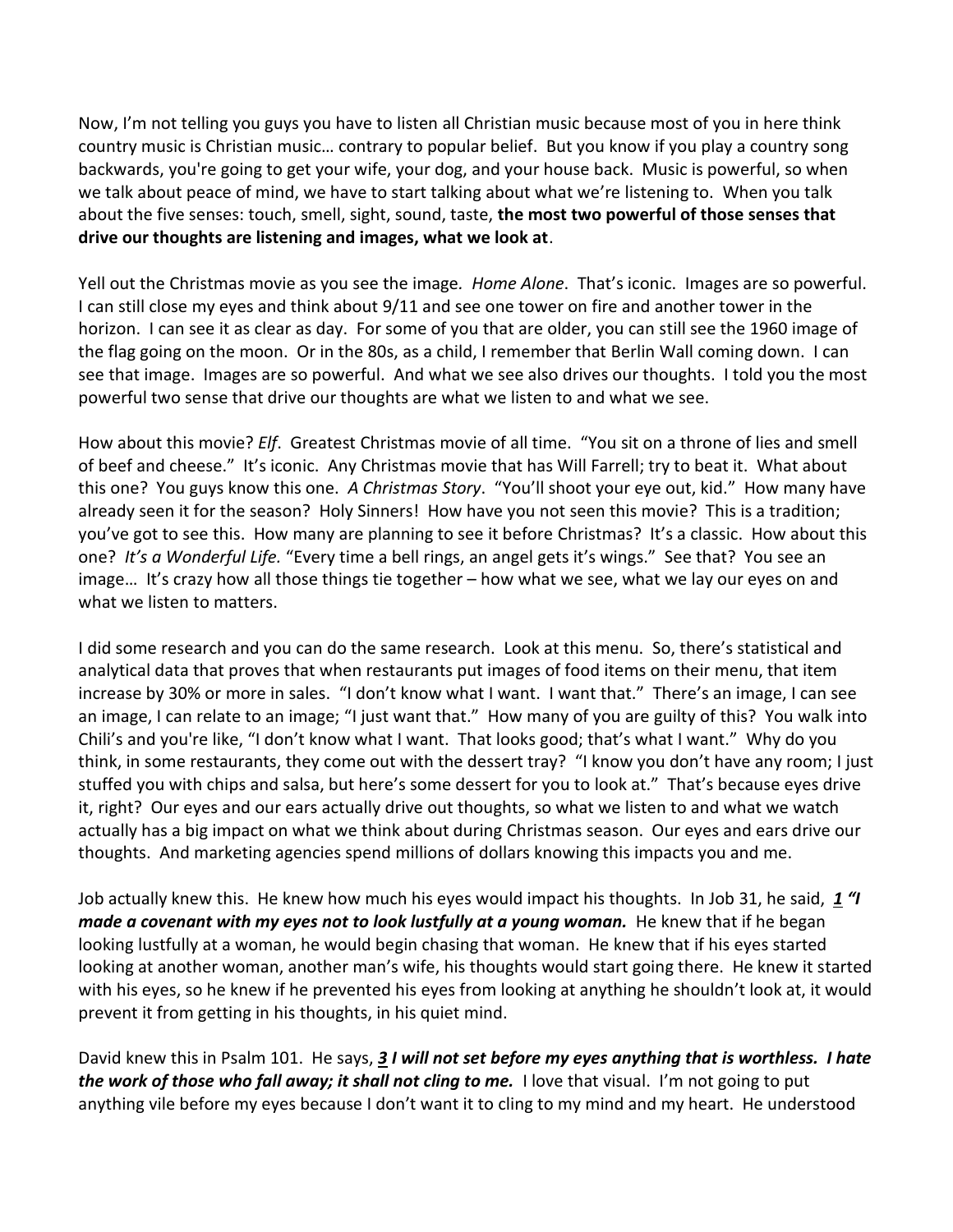the power of the eyes that God has given us and when we allow our eyes to drive us, drive our thoughts, it takes us down a path we may not want to go, as we're going to see here in just a second.

And ears… Solomon understood ears. In Proverbs 17, he says, *[4](https://www.studylight.org/desk/?q=pr%2017:4&t1=en_esv&sr=1) An evildoer listens to wicked lips, and a liar gives ear to a mischievous tongue.* So, what are we listening to? If we are listening to country music or secular music… I tell the kids I mentor all the time, "You can't tell me that rap doesn't influence you. Look at the gold chain you're wearing. Look at the language you're using. You can't tell me the music we listen to doesn't impact our thoughts."

The question is what are we listening to? What advice are we listening to? What co-employees are we listening to? What news stations are we listening to? What talk show hosts are we listening to? What are we listening to? Because the reality is what we listen to drives our thoughts. Think about it. People that watch Fox News all the time, think the way Fox News thinks. People that watch CNN all the time, think the way CNN thinks. What we listen to and what we watch affects the way we think. It's proven.

Paul knew this also in 2 Timothy 4: 3-4, which is really important*. [3](https://www.studylight.org/desk/?q=2ti%204:3&t1=en_esv&sr=1) For the time is coming when people will not endure sound teaching…* It's why I love Ted and this church. For as long as I've been here, he has not gotten away from the truth. He's never wavered, squandered, or gotten away... He knows what people may want to here, but he's always stayed true to the Word of God. It's not going to happen, but if this church were to ever get away from holding onto God's Word as truth… I'm out of here. Culture is always going to tell you what you want to hear. The good thing about Ted and this church and its leadership, they are always going to tell you what you need to hear and what God's truth says.

The scary thing with music and marketing is they are all going to tell you what you want to hear. "Have it your way." Nike – "Just do it." It's all about you and that's what gets us to a place of anxiety, worry and depression. Dr. Anderson, in his book *Equipped to Counsel*, he talks about depression and anxiety beginning with an internal focus. When we put ourselves on the throne and remove our eyes from an eternal focus and put it on ourselves, that's where it all begins. That's because we make horrible saviors. So, when we look for ourselves to be the ones that have to fix it and save us, it's never going to work.

It goes on to say, *…but having itching ears they will accumulate for themselves teachers to suit their own passions…* They are going to want to suit what they want, what they desire. *[4](https://www.studylight.org/desk/?q=2ti%204:4&t1=en_esv&sr=1) …and will turn away from listening to the truth and wander off into myths.*

So, I ask you. If you come into church every Sunday wanting to hear something for yourself… I hope you walk into church and say, "I want to hear Jesus exalted. I want to walk into church on Sunday and praise him. I don't worry about what I want to hear; I want to hear what I need to hear, which is the truth of God." Here's why all this is so important. **What we listen to and what we look at is what we think about**. So, your eyes and your ears drive your thoughts and it begins to be what we think about.

My wife is not very materialistic at all. She's very non-materialistic. Once in a while, she'll get onto a girl's blog or a girls Instagram and all the sudden, she's like, "Oh my gosh, I've got to get these shoes."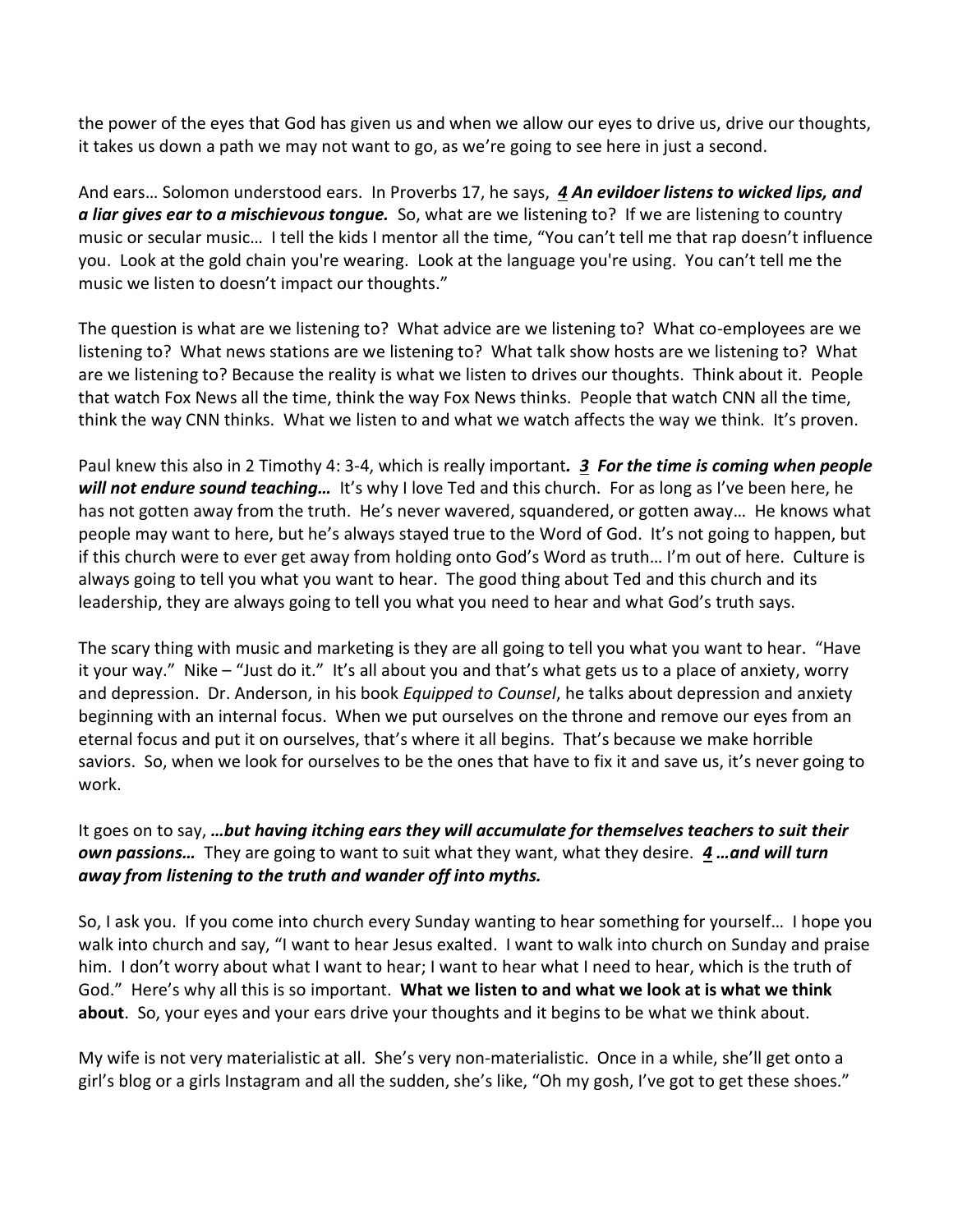Then she starts thinking about it. She's like, "No, no, no, it says it's the last day of the sale. This is a steal."

I'm like, "Sweets, I'm sorry, but that's how they get you. Let's see tomorrow if it's the last day of the sale on that Instagram ad too." The next day – it's the last day of the sale. It's kind of like Yakov's last season. I have to give Ted complete credit for that joke. Helps my comedy so much. I didn't use that in the first service, and he gave it to me for the second service.

What we think about matters. Look at Isaiah 26: 3 says. *[3](https://www.studylight.org/desk/?q=isa%2026:3&t1=en_esv&sr=1) You keep him in perfect peace whose mind is stayed on you, because he trusts in you.* If you're walking in here this morning and your thoughts and you mind is not at peace, what are you thinking about, what are you look at, what are you listening to? It says those who set their minds on him, they are going to be at perfect peace. Their minds are going to be in an okay place.

As a matter of fact, Romans 12: 2 is one my favorite verses. It says, *[2](https://www.studylight.org/desk/?q=ro%2012:2&t1=en_esv&sr=1) Do not be conformed to this world, but be transformed*… I love that word *transformed.* In the Greek it is metamorphoo, which is where we get the word metamorphosis. We know when a caterpillar turns into a butterfly, it looks completely different. It doesn't act the same; it's a different creation. *…by the renewal of your mind, that by testing you may discern what is the will of God, what is good and acceptable and perfect.* Of course you're going to anxious and depressed… I'm not talking about clinical depression today. Ted and the team are all going to attack that in the weeks to come. I'm just talking about self-induced depression, anxiety, worry, or whatever else the holidays may create. It says do not conform to this world but be transformed by the renewing of your mind that you may discern what God's will is.

How can you have peaceful thoughts when you're not reading from the Prince of Peace? How can anything in this culture… 1 John 5: 19 - *[19](https://www.studylight.org/desk/?q=1jo%205:19&t1=en_esv&sr=1) We know that we are from God, and the whole world lies in the power of the evil one.* How can anything in this culture bring you peace of mind when you're not reading from the Prince of Peace? This whole culture is fabricated to make you anxious, worried, depressed, do more, get more, accumulate more, do whatever you need to do to take care of this worry or this pain; medicate more, drink more, whatever it is.

Paul the Apostle knew how important our thoughts were. He knew how important our mind being peaceful is. He says this so many times. He says it here in Romans and then he says it again in Colossians 3: 2 - *[2](https://www.studylight.org/desk/?q=col%203:2&t1=en_esv&sr=1) Set your minds on things that are above, not on things that are on earth.* He says it again to the church at Philippi in Philippians 4: 8 - *[8](https://www.studylight.org/desk/?q=php%204:8&t1=en_esv&sr=1) Finally, brothers, whatever is true, whatever is honorable, whatever is just, whatever is pure, whatever is lovely, whatever is commendable, if there is any excellence, if there is anything worthy of praise, think about these things.*

You ask the question: "Is the thought I'm having right now excellent? Nope; it's going to lead me down a dark path." "Is it praiseworthy? Nope; it's going to lead me back to a cycle." "Is it noble? Nope." Paul knows what you think about is so important because it's going to lead you to the rest of the equation I'm to talk to you about.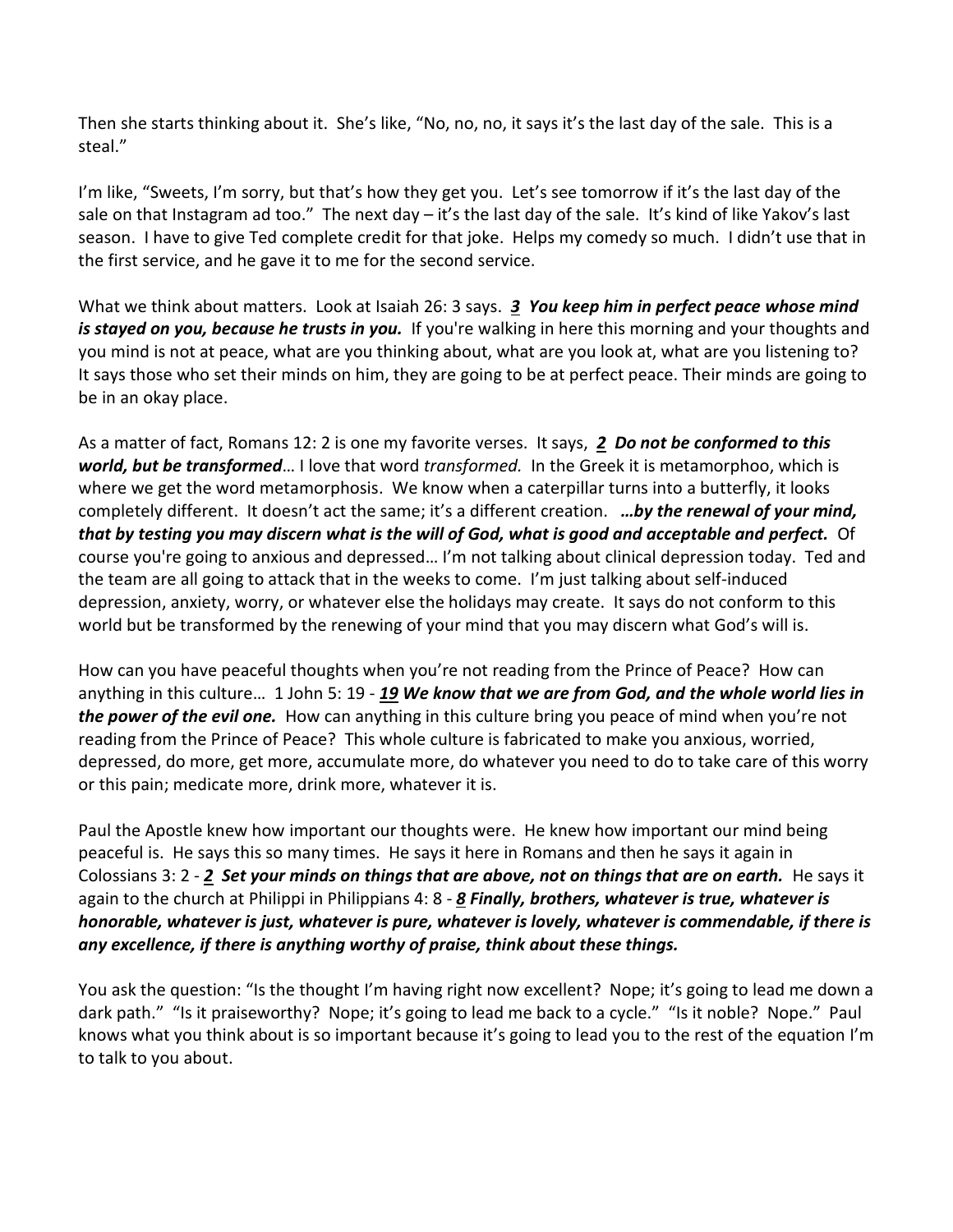Here's the crazy thing. I know it's not as simple as telling you to stop thinking about that. We've all been there. The more we try not to think about something, the more we try to think about not harming ourselves or the more we try not to think about an ex or the more we try not to think about worrying about our child; the more we try not to think about something, the reality is trying not to think about it only makes us think about it more. So, it's not like if I sat here and said, "Pink elephant, pink elephant, pink elephant. Hey, there's a big pink elephant that looks like the inside out character behind me, but I want you guys to stop thinking about the pink elephant. Stop." No, most of you are still looking at a funny image behind me known as a pink elephant. So, the answer isn't to stop thinking about something; the answer is to actually replace that thought with something else. So rather that telling someone to just stop thinking about it, tell them to think about something else.

Paul actually says this in 2 Corinthians 10 - *[3](https://www.studylight.org/desk/?q=2co%2010:3&t1=en_niv&sr=1) For though we live in the world, we do not wage war as the world does.* We don't medicate like the world does. We don't chase after vices like the world does. We're not quick to write scripts. We're not quick to run to the bottle. No, we are quick to run to the Lord. Paul is saying we don't respond the way the world responds. We respond differently. We don't respond by being captured by addiction and other things that we try to satisfy or fill that void. We're different.

*[4](https://www.studylight.org/desk/?q=2co%2010:4&t1=en_niv&sr=1) The weapons we fight with are not the weapons of the world. On the contrary, they have divine power…* This is divine power from the Lord to give you peace of mind during this season, to give you peace of heart during this season. …*to demolish strongholds.* They have divine power to demolish any addiction we may have, any thought we might be imprisoned by. He says, *[5](https://www.studylight.org/desk/?q=2co%2010:5&t1=en_niv&sr=1) We demolish arguments and every pretension that sets itself up against the knowledge of God, and we take captive every thought to make it obedient to Christ.*

So, what is Paul saying? He's saying we exchange our thoughts. We don't not think about something; we think about Jesus, about what Christ has become. And isn't it completely ironic that the very reason we celebrate this season we are currently in is because he has freed us from the bondage this very season brings us into. He came humble in a manger, so you'd be free from the bondage of materialism. He freed you from the bondage of comparison, as you wonder if your Christmas lights are as good as somebody else's. He freed you from the bondage of bitterness as you think about getting together with your in-laws or other family. He freed you from the bondage of alcoholism as you think about drinking extra eggnog because you can't handle the anxiety of having conversations with people in your house. He freed you from the bondage of the very things that we put ourselves in bondage to in this season.

And isn't it crazy... And this might take some of you back. Jesus' birthday is not December 25<sup>th</sup>. We don't know exactly when it is. The reason we celebrate December 25<sup>th</sup> is because it was put on in the northern hemisphere three days after the darkest day of the year known as Winter Solstice. December  $21<sup>st</sup>$  is the darkest day of the year, the shortest and darkest day of the year. And isn't it crazy that three days later, a virgin mother, her husband Joseph would find their way into a manger as humble as can be and the brightest light this world would ever know would come during the darkest months. His light literally pushes back the darkness. He is pushing back the darkness of depression. He is pushing back the darkness of anxiety. He is pushing back the darkness of addiction.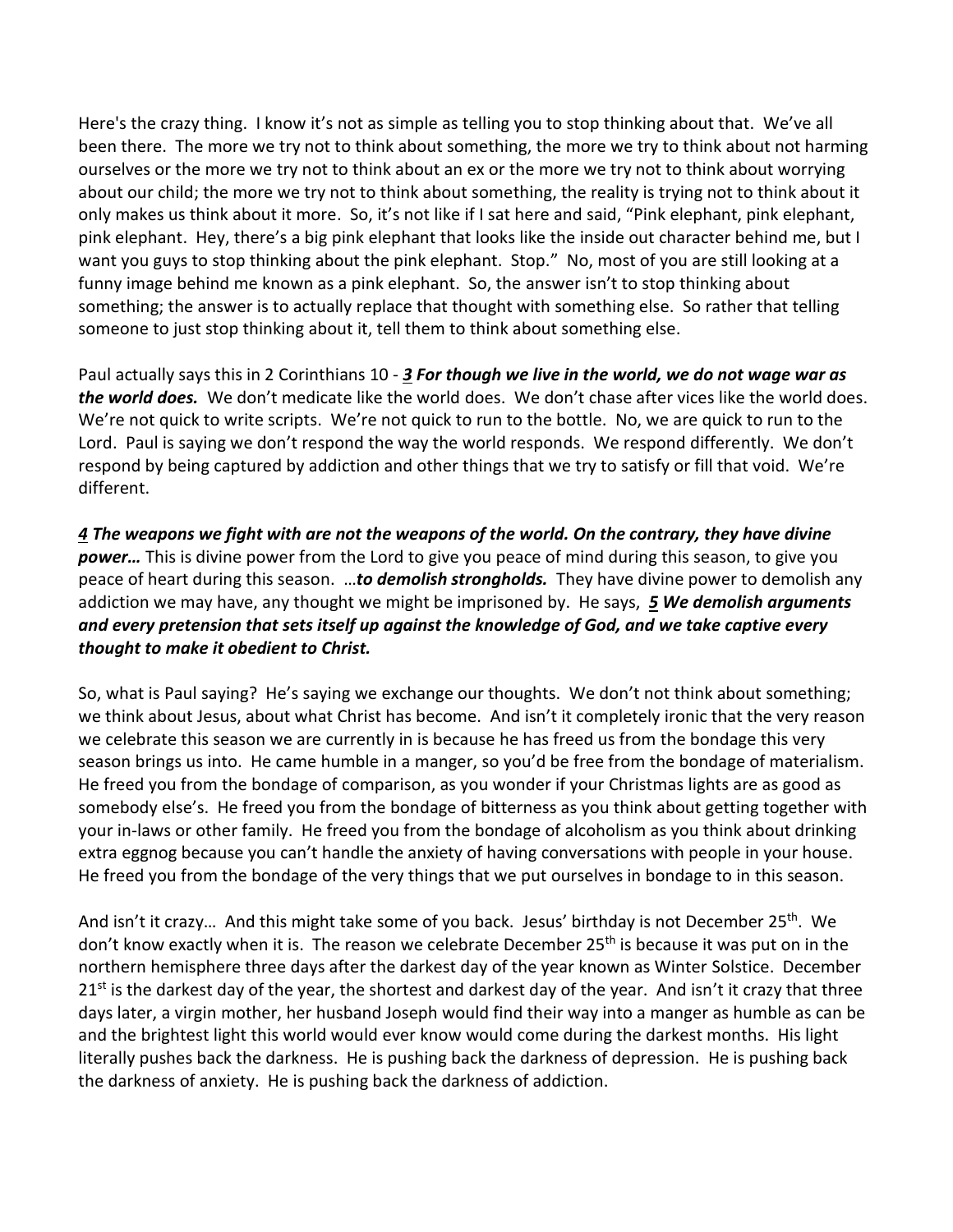So, in the midst of our darkest season, no leaves on the trees, no sun up that long, here comes the brightest light this world has ever known. Yet we jump into Christmas and sometimes, if we were to admit, he is the very last thing we are thinking about – that light that has freed us from the bondage of the very thing we've been captive to.

You may be thinking, *Oh my gosh, I hope he hurries up with his message, I've got to run to Walmart and get a couple more stocking items. I've got to do a couple more things…* No, this season is about him and the bondage of thinking you need to go get more and do more and be more. This season is about him taking you just as you are as you walked in here today, and there's nothing more you have to do; he did it for you. This season is about him freeing us from the bondage. He came and walked on this earth as a man and lived the life we all should have lived, died the death we all deserve to die so that you and I don't have to taste death. That's what *Christ*mas is all about; more of Christ pushing back the darkness, more of Christ pushing back the addiction. And when our thoughts get there it matters.

Now, I'm not good at math and, in school, I never understood why in the world I would need to know E = mc2. I have never used it once in my life. Or the thagram theorem for that matter. No offense to math teachers. I just have never had to use it for anything. But I've come up with an equation that I think is pretty biblical and accurate. As a matter of fact, I hate math so much, I walked into my academic counselor when I was at Boise State as a sophomore; I had changed my major five times. She goes, "What's going on?" I said, "I don't know what I want to do with my life. I just know I hate math. Can you please put me in a major that requires the least amount of math classes?" She said, "Yeah, you're a communication major." Boom! Here I am communicating to all of you today. God has a sense of humor.

Here's why this isn't so important, right? **What we think about is what we care about**. So, as you look at things and you look at ads and you look at all these things and you listen to things, what you think about is what you care about. Luke 12: 34 says, *[34](https://www.studylight.org/desk/?q=lu%2012:34&t1=en_niv&sr=1) For where your treasure is, there your heart will be also.*

Ted Cunningham has completely ruined my five-year-old. Let me explain. In September, he took him fishing at Dogwood Canyon. You know where I'm going with this. Ted is a phenomenal fisherman. He's very skilled; he knows what he's doing; he knows all the lures; he knows the ties; he knows the right way to cast… He knows all those things. He's been doing this. He's an Ozark natural. I grew up in San Diego; I know nothing of fishing. So, Ted's out there with my five-year-old, yanking out big ol' rainbow trout. They feed them so they think they can bite food all the time. My five-year-old is just hugging that fish and kissing on the slimy, nasty fish. I got pictures of it. He was just so enamored, and he loves fishing.

Ever since we left, he's been begging me to take him fishing. Alright, it was easy for Ted. We've gone fishing three or four times. We even went to a stocked pond. True story. So, Ted promised my little five-year-old that when we get a 50 degree day in December, we'll go back to dogwood. So, all my fiveyear-old asks me every day is "What's the temperature going to be today?" Over and over because that's all he's thinking about. And all you think about is all you care about.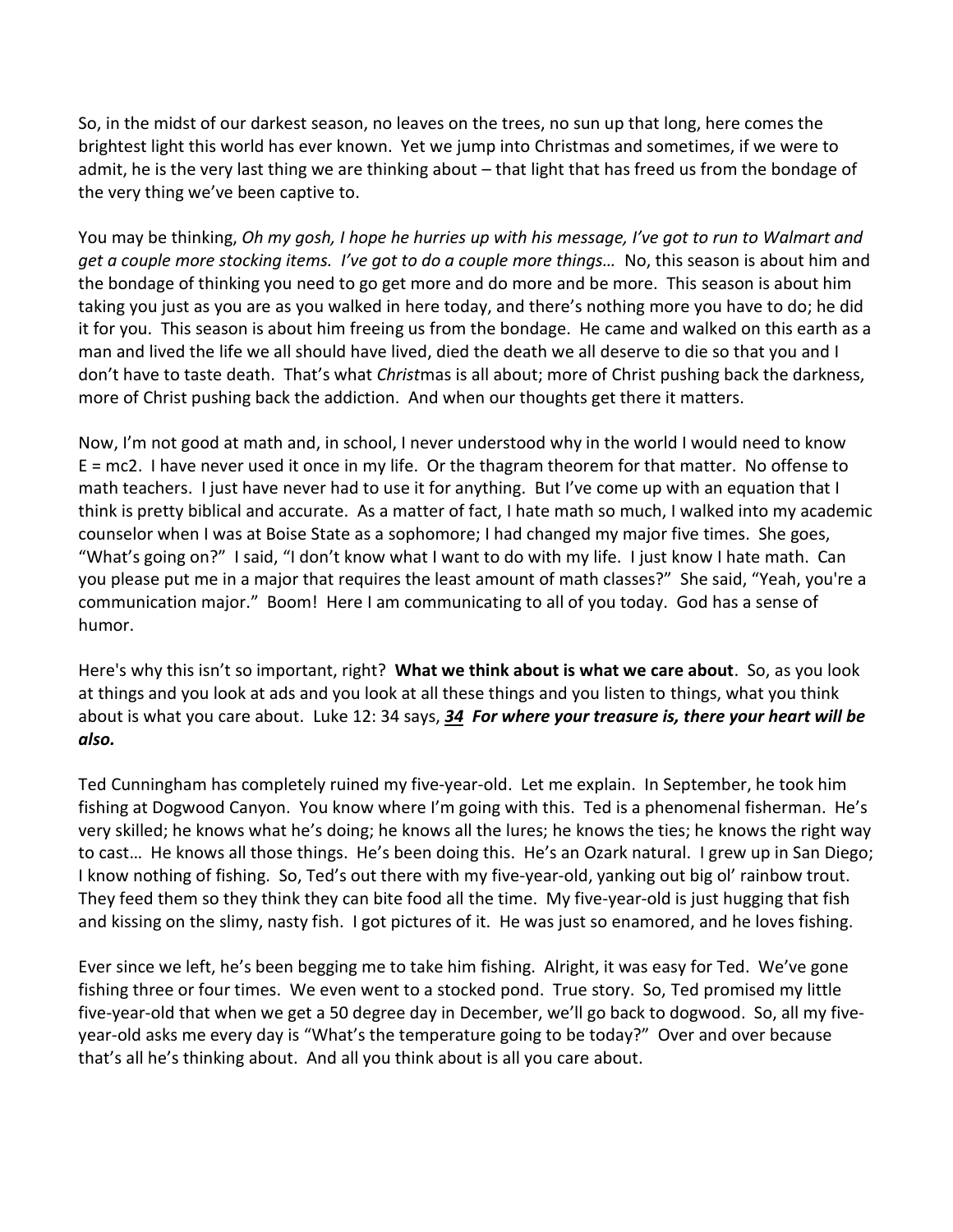It's the same with Christmas presents. Anybody that has a toddler knows that this season is crazy. All the sudden the devil has come out in your child. They've been great all the way up until Thanksgiving. Now Christmas is coming, and every teacher said… Amen. It is crazy. All the sudden it's like what in the world have you drank? It's just completely two different children in my house right now. I told my wife, "Baby, we've just got to be patient. There is just so much excitement in them they don't know how to handle it and we're definitely not going to let them run to what a lot of adults run to during this season because it's not healthy for them. So, we're just going to keep loving them and caring on them and let their excitement drive us crazy." That's because all they're thinking about and all they're caring about is opening Christmas gifts on Christmas morning. We keep trying to bring them back to the advent story and we keep trying to explain that to them. Why?

**What you think about and what you care about ultimately becomes what we chase**. No, my five-yearold is not chasing Jesus right now. He's chasing trout, Hot Wheels, and Legos right now. That's all he can think about from the time he wakes up to the time he goes to bed. And I literally try to shift the conversation to other things, and he'll give me the quick Bible answer and then move right back to Legos. I'm like, *Holy cow, I've got to pray for your sinful, afflicted, paganistic heart, Anders*.

What we think about is what we care about and what we care about is what we chase. What are we chasing? The unknown author of Hebrews said this well quoted passage in Hebrews 12: *[1](https://www.studylight.org/desk/?q=heb%2012:1&t1=en_esv&sr=1) Therefore, since we are surrounded by so great a cloud of witnesses, let us also lay aside every weight…* Not sin, but weight. So, it can just be something that's not even sinful that's not helping us keep our eyes on Jesus. It could be something that's not even known as sin, but it's just not helping us run towards Jesus. *..and sin which clings so closely, and let us run…* Let us chase *…with endurance the race that is set before us, [2](https://www.studylight.org/desk/?q=heb%2012:2&t1=en_esv&sr=1) looking to Jesus…* There's what drives us again, right?

When you ride a bike fast down a hill, you're not riding looking around, you're not driving a car looking around, you are looking to where you are going and so what you're looking at is inevitably going to make this equation where you end up. Looking to Jesus *…the founder and perfecter of our faith, who for the joy that was set before him endured the cross…* Looking to Jesus, running to him. *…despising the shame, and is seated at the right hand of the throne of God.*

That verse encapsulates everything I'm talking about all the way back to the very first thing we talked about. What you look at is going to drive where you're going. Because what you look at and what you listen to is going to drive what you're thinking about and whether you have a quiet mind and where you rest in this holiday season.

This is why this is all so important. As those eyes and those ears drive your thoughts and what you think about… What you think about is the most important piece in this entire equation. That's why Paul has so much to say about it. This is where a quiet mind rests or doesn't rest. **What you think about is what you care about, and what you care about is what you chase, and, ultimately, what you chase is what you become.** And as you chase darkness, you will live in the dark. As you chase this world, you will live as the world lives. Or if you chase Jesus, you will live in the light and you will have peace that surpasses all understanding. You will have peace that comes from the Prince of Peace himself.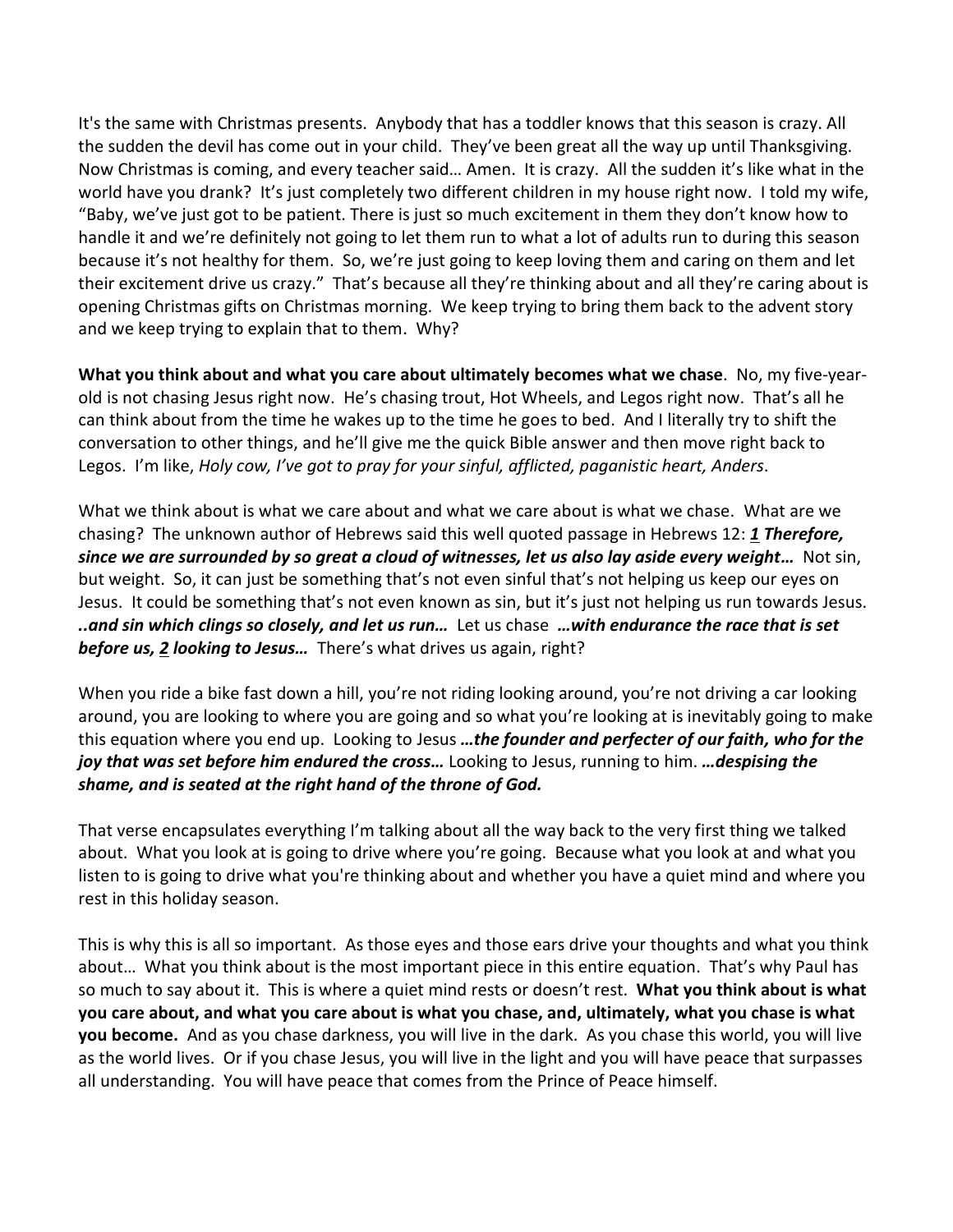2 Corinthians 5: 17 says, *[17](https://www.studylight.org/desk/?q=2co%205:17&t1=en_esv&sr=1) Therefore, if anyone is in Christ…* that's anyone, not because they had it all together, not because they fixed themselves. If anyone is in Christ that they understand this Christmas story and the Easter story, *…he is a new creation. The old has passed away; behold, the new has come.*

I'm a basketball coach and I have a team that is literally from all over the country, from Brooklyn, New York, to Sacramento, California, all the way down to Georgia. I have kids from all over that make up our team. Some of them come as non-believers. I'm really intentional with that. We have one kid that comes from The Projects. He was really rough around the edges. I just sensed God was doing something in his heart. This fall, he made a really, really foolish decision. I was trying to make the decision of whether or not I was going to remove this individual from our program, knowing that where I'm sending him back to is not better than where he's at right now, but I'm also not going to condone or enforce bad decisions.

We prayed and we decided to let him stay. A week after we decided to let him stay, I could just sense that the Lord was softening his heart, and he saw grace and forgiveness in his life for the first time. He was in my office and I started walking through the gospel. Within about 15 minutes, he was on his knees, sobbing his eyes out, asking Jesus to come and take control of his life. He surrendered his life to Jesus and has been walking with him ever since. This was about a month and a half ago.

About two weeks after that, I said, "Hey, December is coming upon us. There are 31 days in December; let's read 31 chapters of Proverbs, a proverb a day." He said he didn't have a Bible. I told him I would get him a Bible, but until then he should just pull it up on his Bible app.

About two days into it, he texted me and said, "Coach, I've read Proverbs 1 and 2; I don't understand a word it is saying."

I said, "Alright, what version are you reading?"

He says, "King James."

Keep in mind he's from the hood - ebonic speaking, so King James… I said, "I can get you a version that's going to help you understand the Word a lot better and we can talk about it." So, I got him a more ebonic friendly version of the Bible.

His next response after he read Proverbs 5 was, "Man, Proverbs go hard, Coach." That means its' impacting him, for those of you who don't understand ebonics. *Hard* is a good thing. It's hitting his heart with impact.

This last two weeks, I got the greatest compliments from two staff members that don't interact with my basketball players nearly as much as I do. They said, "Man, that kid is completely different. He countenance is different. His demeanor is different. His teachability is different."